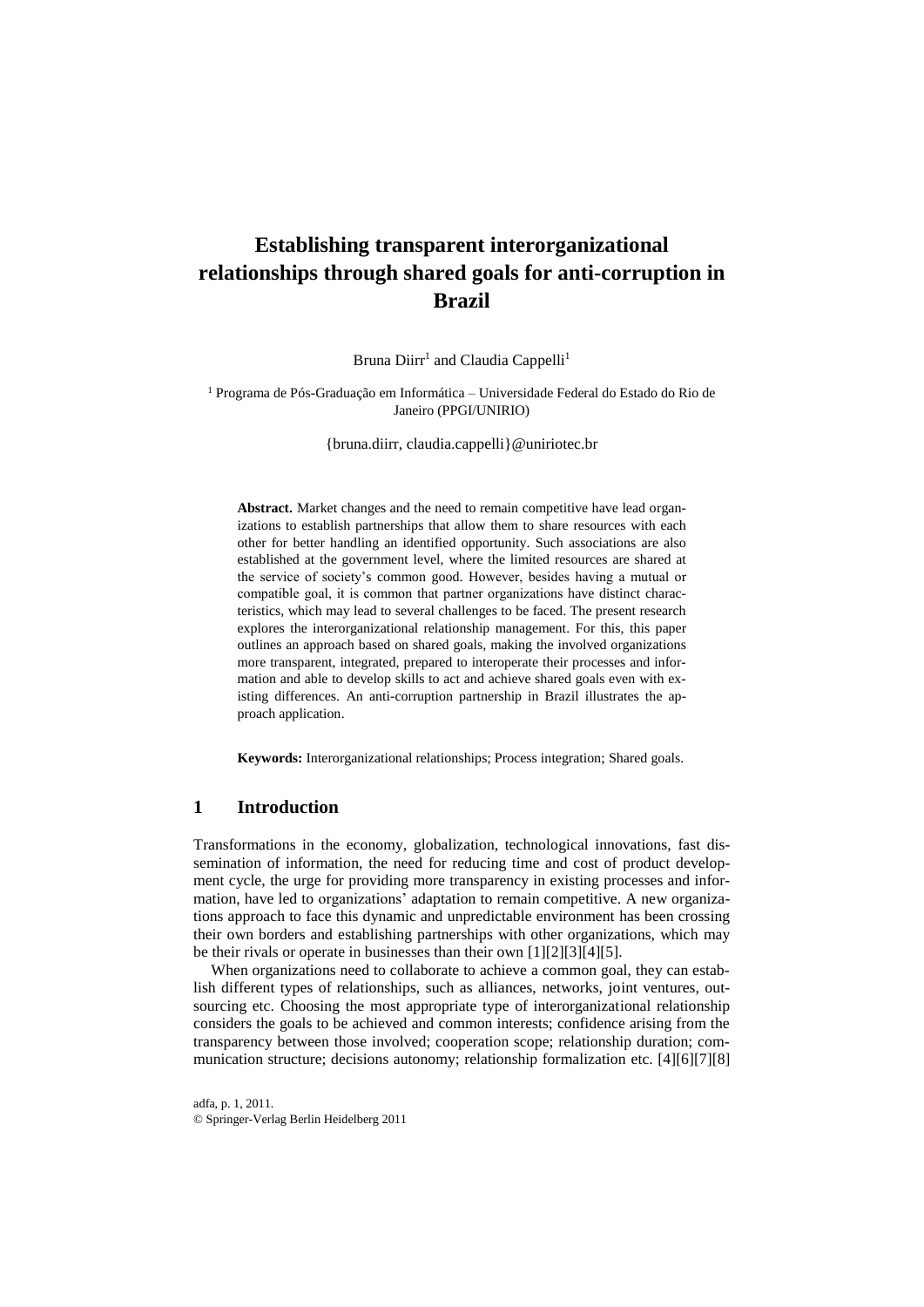[\[9\]](#page-9-8). Regardless the adopted interorganizational relationship type, they all aim to combine resources, knowledge or power in benefit of organizations, and share the results achieved from partnership [\[5\]](#page-9-4)[\[10\]](#page-9-9). These relationships allow organizations to share human and financial resources, systems, work processes and information, enabling them having access to a wider range of tools at a more favorable cost than they would on their own. In addition, they can organize information that is related to the same business process, but as each part of this process is performed by a different organization, it is distributed in isolated databases. Moreover, these organizations can respond to market challenges more quickly by complementing existing skills [\[4\]](#page-9-3)[\[10\]](#page-9-9).

Such investment in interorganizational relationships is not restricted to organizations that aim to remain competitive in an increasingly challenging environment. It is something that also occurs in the governmental scope, where the limited resources and isolated processes and information are shared at the service of society's common good to solve complex public problems [\[11\]](#page-9-10)[\[12\]](#page-10-0). In several Brazilian anticorruption actions [\[13\]](#page-10-1)[\[14\]](#page-10-2)[\[15\]](#page-10-3)[\[16\]](#page-10-4)[\[17\]](#page-10-5)[\[18\]](#page-10-6), it is possible to notice the articulation of different governmental agencies. As they are responsible for some investigation aspect, whether in terms of responsibility or access to information, these agencies must collaborate and make decisions to identify and punish those involved in corruption acts.

However, besides having a mutual or compatible goal, it is common that these organizations have distinct characteristics, which can act both positively and negatively to the partnership. Positive aspects of the interorganizational relationship were already mentioned. Nevertheless, this new interorganizational group stimulates the interaction of several organizations, thus increasing the probability of facing misunderstandings and influencing the partnership performance alignment [\[19\]](#page-10-7)[\[20\]](#page-10-8). Partner organizations should develop skills to work in this new dynamic, identifying, integrating and managing all shared elements to ensure that these elements favor the execution of activities supporting the group strategy integration and shared goals achievement [\[5\]](#page-9-4)[\[19\]](#page-10-7)[\[20\]](#page-10-8)[\[21\]](#page-10-9)[\[22\]](#page-10-10). If it is not possible to establish a compromise between all existing dynamics, the interorganizational relationship may fail [\[9\]](#page-9-8)[\[21\]](#page-10-9).

Present research identifies a challenge in the interorganizational relationship management. This paper explores the challenges related to public transparency, outlining the approach for managing interorganizational relationships based on shared goals. By understanding the opportunity that has generated the organizations' joint work, it is possible to detail what is required to achieve the shared goal. After analyzing each participating organization, and consequently determining the existing and missing inputs in this partnership, responsibilities should be assigned. We claim that this approach makes the involved organizations more transparent, integrated, prepared to interoperate their processes and information and able to develop skills to act and achieve shared goals even with existing differences. The approach is applied to an anti-corruption partnership and is critiqued to guide further work.

The paper is organized as follows: Section 2 characterizes the interorganizational relationships dynamics when handling anti-corruption actions, besides discussing related papers. Section 3 describes the proposed approach for managing interorganizational relationships based on shared goals, discussing the importance of transparency on it. Section 4 illustrates the approach application to an anti-corruption partnership and discusses the obtained results. Finally, Section 5 concludes the paper.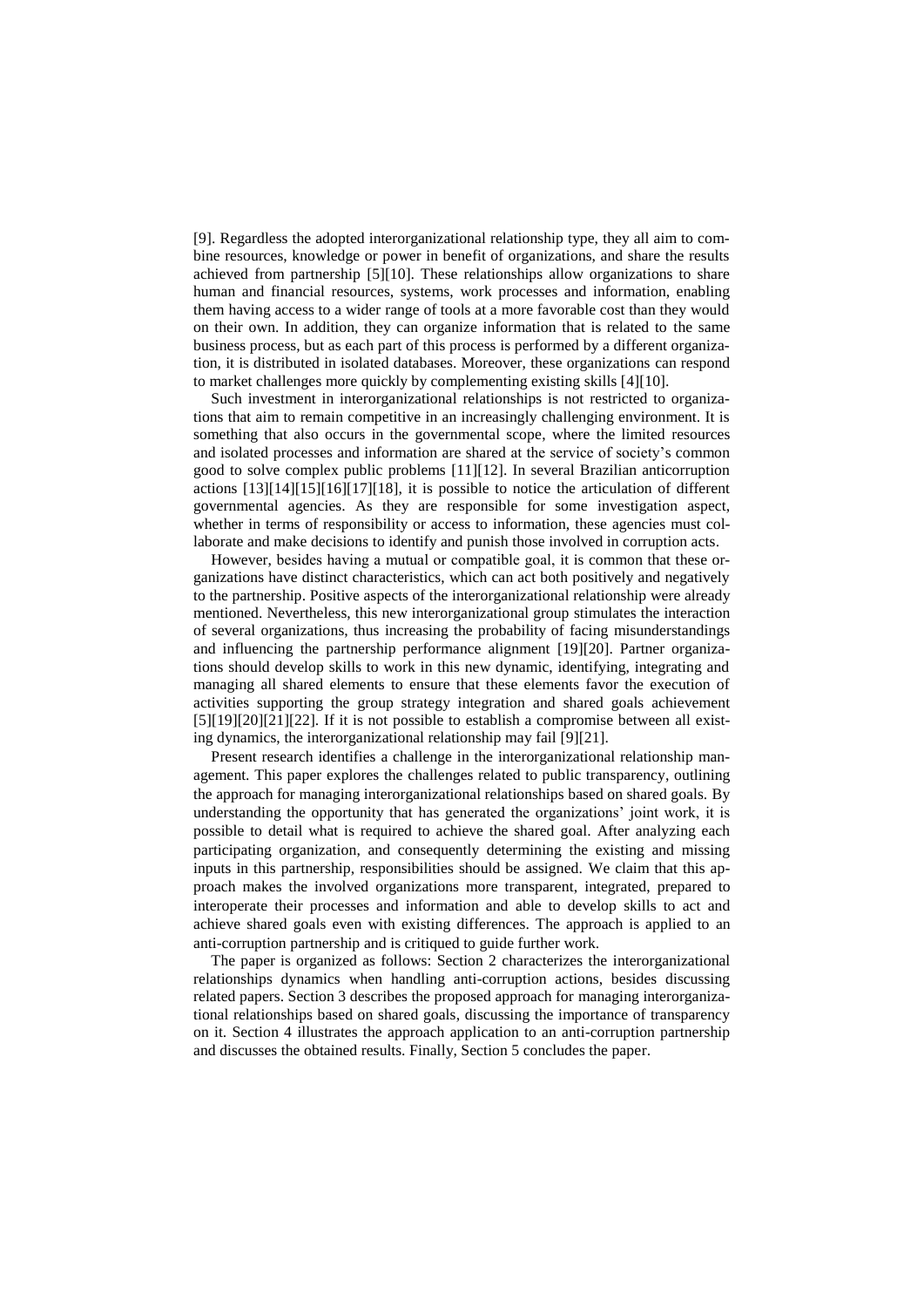# **2 Interorganizational relationship dynamics for anti-corruption**

According to the Transparency International assessment [\[23\]](#page-10-11), corruption remains a "plague" around the world, making clear that Society no longer tolerates these actions and demands that this problem is tackled. Brazil does not show up well in this scenario, obtaining 40 points (from 0, highly corrupted to 100, very clean), thus occupying the 79th place of 176 countries assessed. This organization further states that the best performers countries share key characteristics such as access to information and citizen participation. Access to information allows creating an open democratic society with engaged citizens, providing them with tools to understand and use information and stimulating critical thinking about the information and services provided [\[24\]](#page-10-12).

For this reason, transparency, or lack thereof, has been at the top of the Brazilian public agenda in many aspects and its importance has been highlighted by the increasing demand for e-Gov provision [\[25\]](#page-10-13). The Brazilian Strategy of Digital Governance (EGD) [\[26\]](#page-10-14) aims to guide and integrate the Federal Government digital governance initiatives. It contributes to generating benefits for the Society by expanding access to government information, improving digital services and increasing social participation. One of its principles is openness and transparency. It states that, accordingly to the Access to Information Law [\[27\]](#page-10-15) and Transparency Law [\[28\]](#page-10-16), data and information are public assets that should be available to Society to promote transparency and publicity to the public resources use in programs and services, thus generating social and economic benefits. These laws have encouraged active transparency, which has resulted in greater availability of information in public organizations' institutional websites. This information availability also allows Society to identify corruption cases, such as the most recent case involving misappropriation of scholarships at UFPR [\[29\]](#page-10-17).

Anti-corruption actions often demand the articulation of different governmental agencies. As they are responsible for some investigation aspect, these agencies need to collaborate so those involved in corruption acts are identified and punished. Therefore, these agencies can share existing human and financial resources, systems, equipment, work processes, skills and information to solve complex public problems, thus having access to a wider range of tools at a more favorable cost than they would on their own. In addition, they can organize information that is often related, but as each information is created and/or controlled by a different agency, it is distributed in isolated databases. Moreover, they are able to respond to the identified challenges more quickly and with more quality by complementing existing skills [\[4\]](#page-9-3)[\[10\]](#page-9-9)[\[11\]](#page-9-10)[\[12\]](#page-10-0).

However, these agencies should be prepared to face the challenge of working in this new dynamic, or this ecosystem regarding involved software [\[30\]](#page-10-18)[\[31\]](#page-10-19). By acting alone, each agency only manages its own personnel, processes, information, systems, equipment and financial resources to achieve the desired goals. Establishing an interorganizational relationship stimulates the interaction of agencies with different characteristics, cultures and values, thus influencing the different agencies performance alignment [\[5\]](#page-9-4)[\[10\]](#page-9-9)[\[20\]](#page-10-8). In this new interorganizational group, agencies' members, who operated according to a set of values and basic assumptions, need to cooperate, thus evidencing existing differences [\[5\]](#page-9-4)[\[10\]](#page-9-9)[\[11\]](#page-9-10)[\[20\]](#page-10-8). It increases the probability of facing misunderstandings and conflicts since agencies have different forms of planning, decision-making, resource allocation, process and information definition [\[19\]](#page-10-7). If it is not possible to establish a compromise between the variety of existing dynamics, with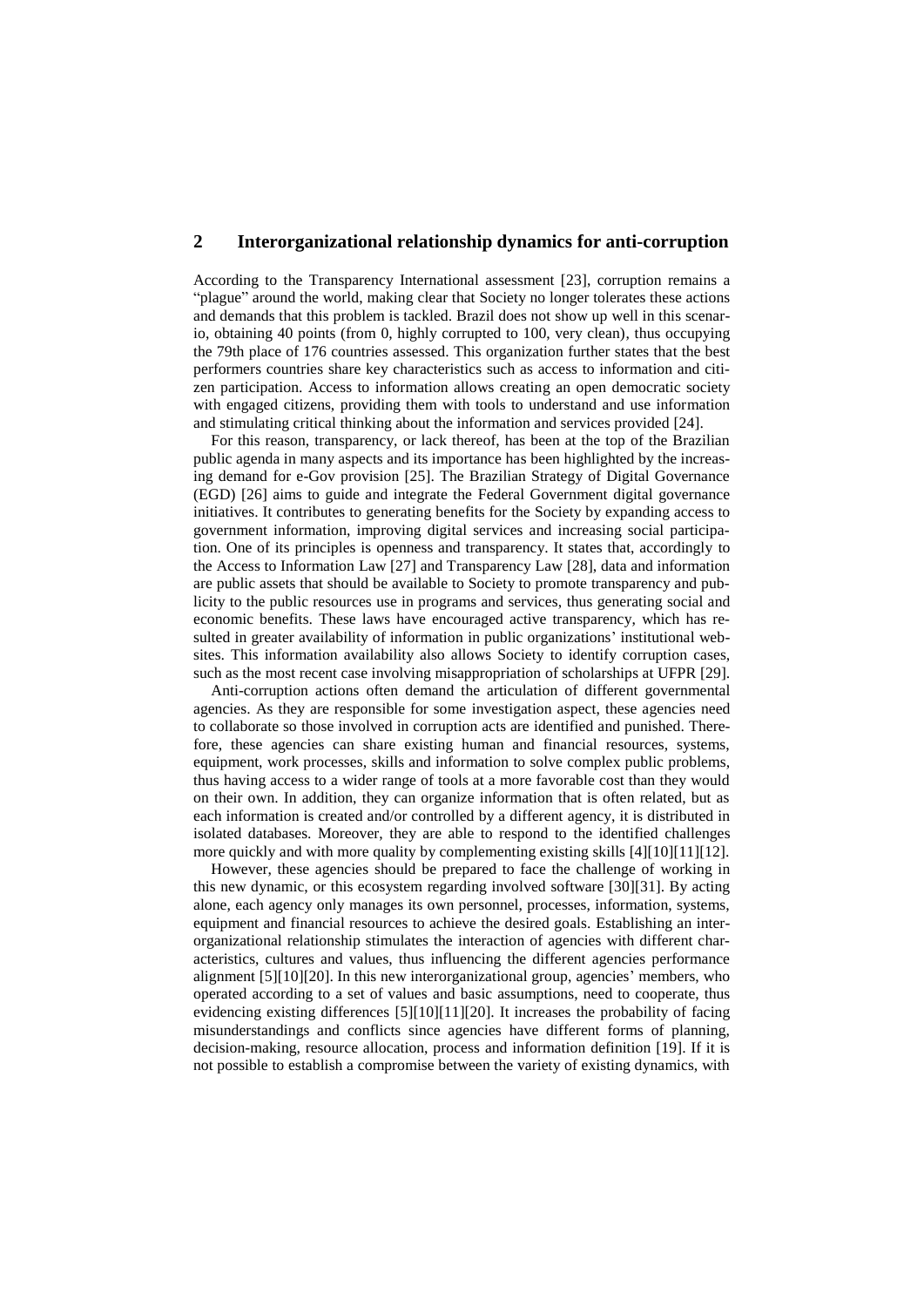agencies facing relationship problems and conflicts, the interorganizational relationship may fail, even leading to an enormous loss to Society [\[9\]](#page-9-8)[\[21\]](#page-10-9).

Thus, for an effective collaborative work, ensuring that the existing elements favor the execution of activities supporting anti-corruption, it is necessary to minimize beliefs and work styles differences. Governmental agencies need to identify, integrate and manage all shared elements, developing skills that enable them to cope even with existing differences so that joint work is effective, shared goals are achieved and the relationship can be considered successful [\[19\]](#page-10-7)[\[20\]](#page-10-8)[\[21\]](#page-10-9)[\[22\]](#page-10-10). However, making these agencies integrated and with skills to cope besides their differences is not a trivial task. Appropriate methods, techniques and tools are required.

Authors argue that organizations' members are key elements for interorganizational alignment, acting as channels through which all organizational dynamics are shared with the partner organization [\[20\]](#page-10-8)[\[21\]](#page-10-9)[\[22\]](#page-10-10). In a mixed and multicultural context, these organization's members must cooperate, evidencing differences. Thus, it is necessary to encourage them to be committed to shared goals, be aware of differences and learn to behave in a new organizational dynamic to ensure the joint work effectiveness.

Enterprise Architecture is another aspect to be considered [\[1\]](#page-9-0)[\[3\]](#page-9-2)[\[19\]](#page-10-7)[\[32\]](#page-11-0)[\[33\]](#page-11-1)[\[34\]](#page-11-2) [\[35\]](#page-11-3). The way organizations establish their ways of planning; decision-making; existing knowledge and skills identification, security and application; resource allocation; process, systems and information designing etc., differs from each other. With the need to work together, participating organizations should explain how to model and organize the information flow, facilitate the knowledge exchange and maintain intellectual property rights. Within Enterprise Architecture, a key factor for an interorganizational relationship is the Process Architecture [\[36\]](#page-11-4)[\[37\]](#page-11-5). Organizations develop and maintain a great collection of business process models to represent the complex system that they are, becoming necessary to capture and analyze these processes and their interdependencies with each other. It becomes a greater challenge when handling cross-organizational processes. Thus, understanding the existing architecture allows understanding how each organization can best contribute to the partnership, establish agreements to use the available resources and better integrate them.

Business and shared goals modeling also become more complex in this context, with definitions and changes impacting the entire partnership [\[22\]](#page-10-10). Methodologies for understanding an organization should be improved and extended to deal with interorganizational relationship particularities [\[9\]](#page-9-8)[\[19\]](#page-10-7)[\[38\]](#page-11-6)[\[39\]](#page-11-7)[\[40\]](#page-11-8).

Besides that, it is also necessary to think over systems adopted by participant organizations (Interorganizational Information Systems – IOIS) so that they support the necessary activities for the partnership, are not impacted by the existing differences and are aligned with business strategy [\[41\]](#page-11-9)[\[42\]](#page-11-10)[\[43\]](#page-11-11)[\[44\]](#page-11-12).

Although describing proposals that could help organizations involved in partnerships, the cited studies are only interested in some aspect of interorganizational relationships management, also neglecting the transparency aspect. Partner organizations should develop skills to work in this new dynamic, identifying, integrating and managing all shared elements to ensure that these elements favor the execution of activities supporting the group strategy integration and shared goals achievement. Mechanisms that makes these organizations more transparent, integrated, prepared to in-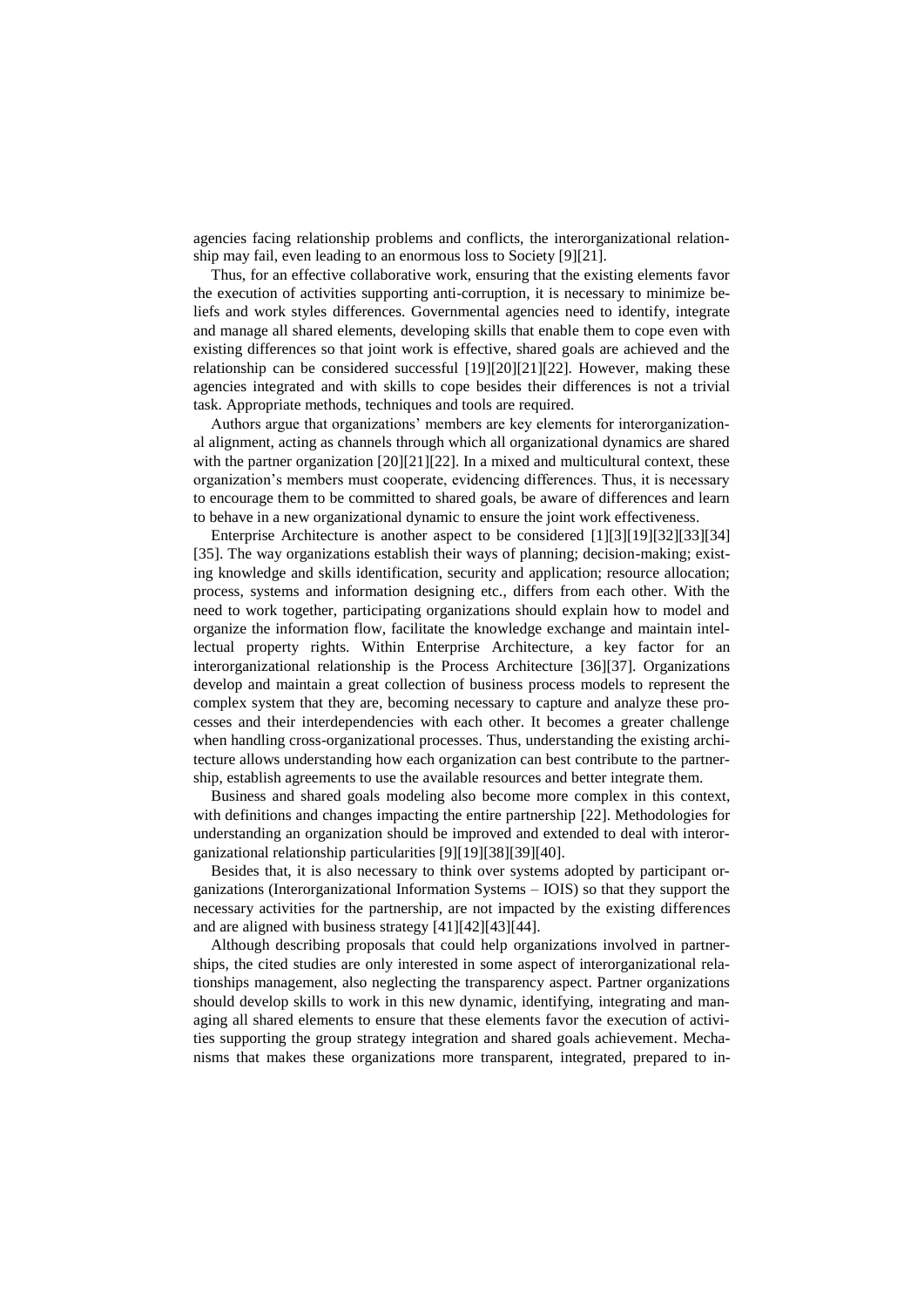teroperate their processes and information and able to act and achieve shared goals even with existing differences are still required.

# **3 Managing interorganizational relationships based on shared goals**

The main goal of this research is to explore the interorganizational relationship management. It is proposed that the integration of organizations involved in interorganizational relationships be oriented to the shared goals (**[Fig. 1](#page-4-0)**). The need for joint work arises from the identification of an opportunity of interest to both organizations, with the goal being the common element of these organizations. From this goal, the other aspects can be designed. This orientation is possible since the goals created for a certain aspect at organizational processes modeling time can be implemented in execution time, guaranteeing this alignment [\[45\]](#page-11-13).



<span id="page-4-0"></span>**Fig. 1.** Approach for managing interorganizational relationships based on shared goals

The first step is to understand the opportunity that has generated the organizations' joint work. It is necessary to determine the shared goal to be achieved, from which the other aspects will be designed. It is important to highlight that this shared goal could be challenging and complex, being necessary to detail it into different subgoals and explicit the relationship between them. From this, it is possible to detail how the partnership will perform to achieve the shared goal (**[Fig. 2](#page-4-1)**). It involves identifying processes, roles, information, systems, skills, considering the rules that define them.



<span id="page-4-1"></span>**Fig. 2.** Required inputs for shared goal achievement

With this detailing, it is possible to map what each participating organization can supply to achieve the shared goal (**[Fig. 3](#page-5-0)**). It involves (a) the culture characterization,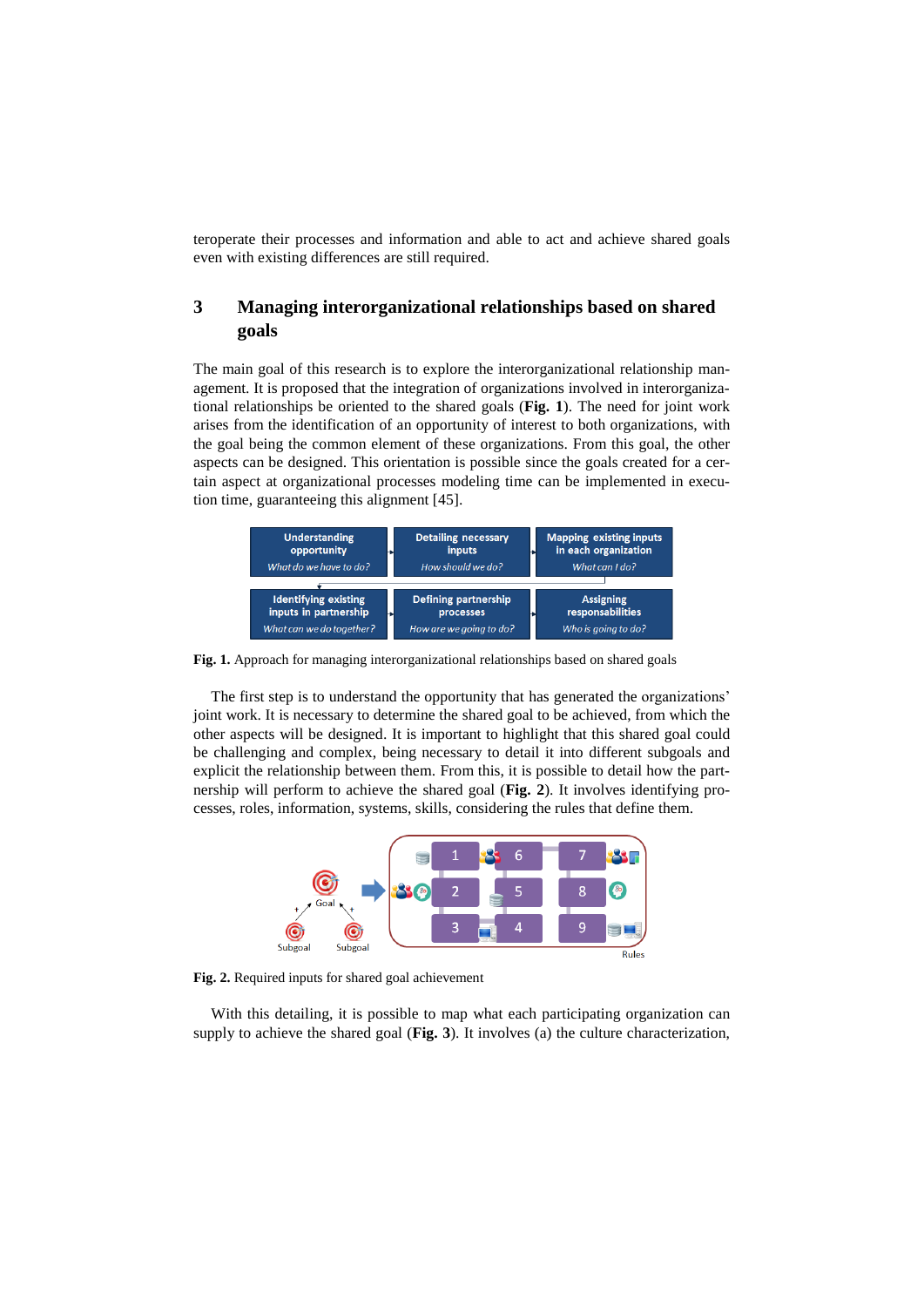(b) the existing skills identification and (c) the identification of processes, information, systems, technology and financial resources of each organization.



<span id="page-5-0"></span>**Fig. 3.** Organizations' available inputs

By understanding the participating organizations, it is possible to identify the available inputs in the partnership (**[Fig. 4](#page-5-1)**). This is possible from the intersection between each participating organizations' mapping (**[Fig. 3](#page-5-0)**) and the detailing of how the partnership should act to achieve the shared goal (**[Fig. 2](#page-4-1)**).





<span id="page-5-1"></span>**Fig. 4.** Partnership' available inputs **Fig. 5.** Partnership process

<span id="page-5-2"></span>

After this step, the partnership processes should be defined (**[Fig. 5](#page-5-2)**). Organizations already have procedures to handle some required circumstances. In case the partnership does not have the necessary inputs and according to the related aspects, it is necessary: (a) process: finding an organization to integrate the partnership, searching for external training, developing (or even replacing) the required process; (b) personnel: hiring staff or training available staff that are not involved in partnership; (c) system: acquiring or developing system; (d) information: generating information or searching for information externally; (e) technology: acquiring or renting equipment.

Finally, it is necessary to assign the responsibility of each organization involved in partnership (**[Fig. 6](#page-6-0)**). It requires identifying what is under the responsibility of each organization and what is under shared responsibility. If more than one partner can provide the same input, a negotiation should take place to determine which of them will be responsible for performing the activity. It should consider the service capacity, the involvement in other activities and the activity strategic importance. For shared activities, cultures, processes and information must be integrated.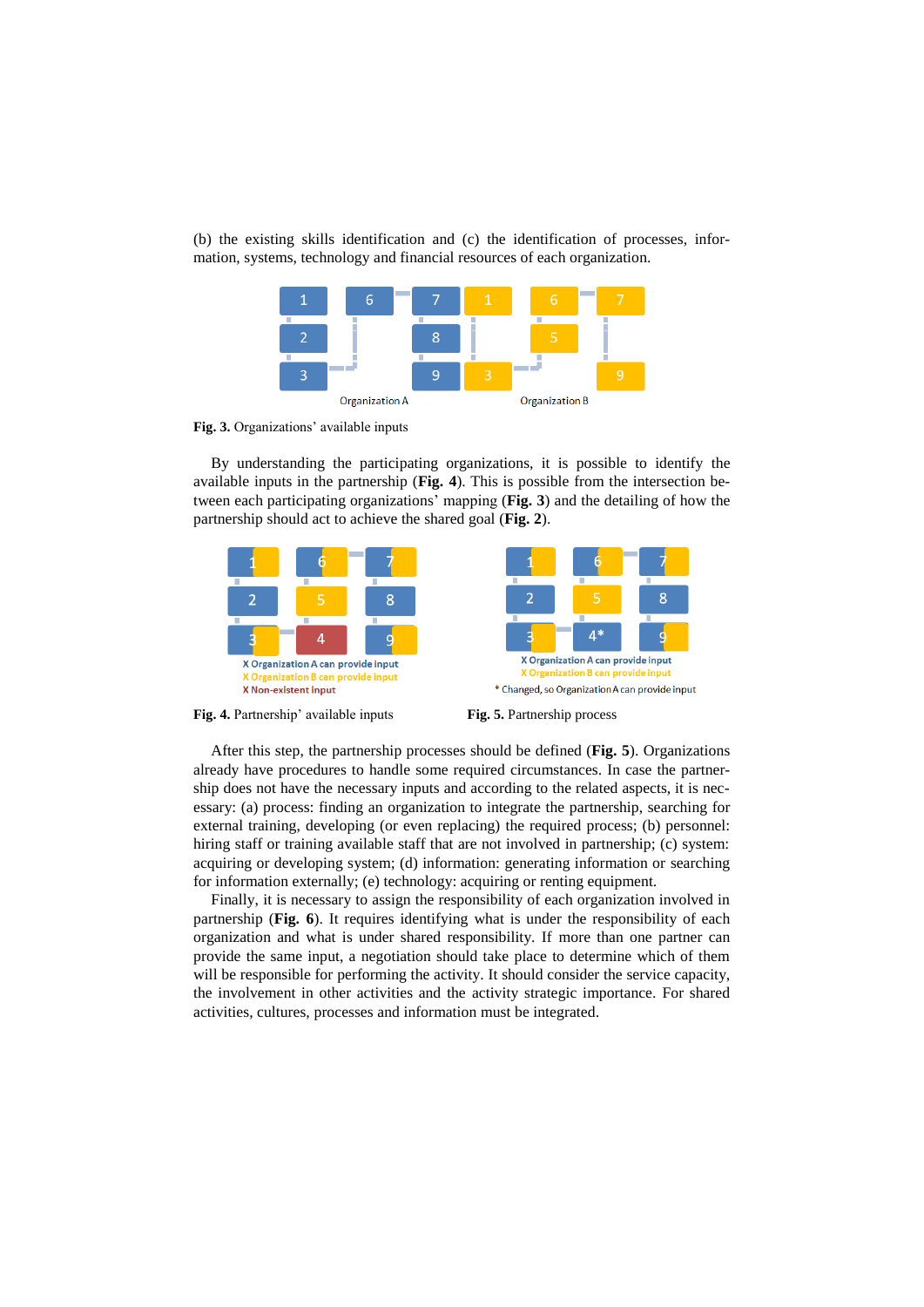

**Fig. 6.** Responsibilities assignment

<span id="page-6-0"></span>It is argued that such an approach allows organizations involved to become more integrated, prepared to interoperate their processes and information and able to act and achieve shared goals. When applied at the governmental level, it could also provide organizational transparency, adding social values related to characteristics such as auditability, accessibility, comprehension, clarity, reliability, etc. [\[25\]](#page-10-13)[\[46\]](#page-11-14).

## **4 Proposal application: Anti-corruption partnerships in Brazil**

In Brazil, the Federal Police conducts investigations of criminal offenses against the political and social order or in detriment to Federal Government interests, as well as infractions with interstate or international repercussions. According to the investigation direction, the Federal Police reaches agreements with other governmental agencies to conduct the investigation by sharing resources and exchange private data. Regarding corruption and public money misappropriation, the Internal Revenue Service (IRS) should be involved. This agency is responsible for federal taxes administration, tax evasion combat and illegal acts related to international trade (smuggling, piracy, trafficking etc.).

Given this context, the first step for proposed approach application is to understand the opportunity that has generated the agencies collaboration. Thus, the shared goal is to combat corruption, identifying, investigating and punishing people and/or organizations who have misappropriated public money (**[Fig. 7](#page-6-1)**).



<span id="page-6-1"></span>**Fig. 7.** Understanding opportunity for agencies collaboration

From this shared goal, it is possible to detail the necessary inputs for the partnership operation. During corruption combat, Federal Police agents (intelligence and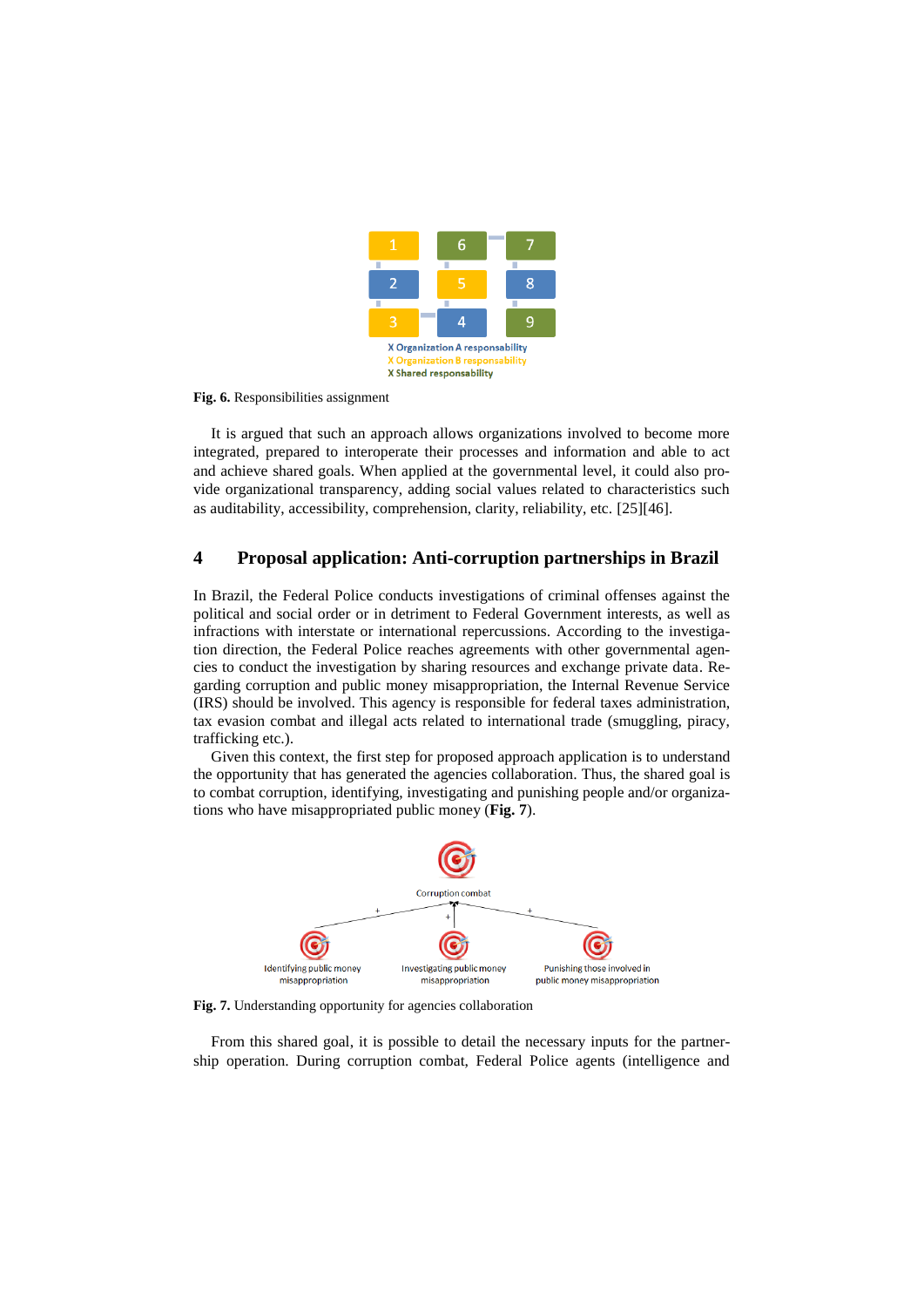operational) and IRS agents should perform a set of activities (irregularity identification, irregularity verification, operation planning, operation execution and sending evidence to Justice). These actions require some information, captured from Federal Police database, income tax return, banking operations, authorized wiretapping, court orders etc.; use some systems from Federal Police and IRS; need equipment as vehicles, guns etc.; and must follow the rules defined by Brazilian laws (**[Fig. 8](#page-7-0)**).



<span id="page-7-0"></span>**Fig. 8.** Required inputs for corruption combat

With this detailing, it is possible to map what both Federal Police and IRS can supply to the partnership, thus identifying how it will operate to combat corruption (**[Fig.](#page-7-1)  [9](#page-7-1)**). For instance, Federal Police (blue) can provide agents, information retrieved from its database and authorized wiretapping, existing systems, vehicles and guns. IRS (yellow) can provide agents, information from income tax return, existing systems and vehicles. However, those agencies cannot provide some required inputs (red). For instance, the banking operations must be retrieved from Financial agencies and court orders must be determined from Justice agents. Therefore, it is necessary to gather this information externally.



<span id="page-7-1"></span>**Fig. 9.** Partnership available inputs for corruption combat

Finally, it is necessary to assign responsibilities for involved agencies (**[Fig. 10](#page-8-0)**). Considering the activities nature, the IRS will be responsible for irregularity verification since this agency administrates federal taxes. The Federal Police will be responsible for the operation execution since it has the power to comply court orders in its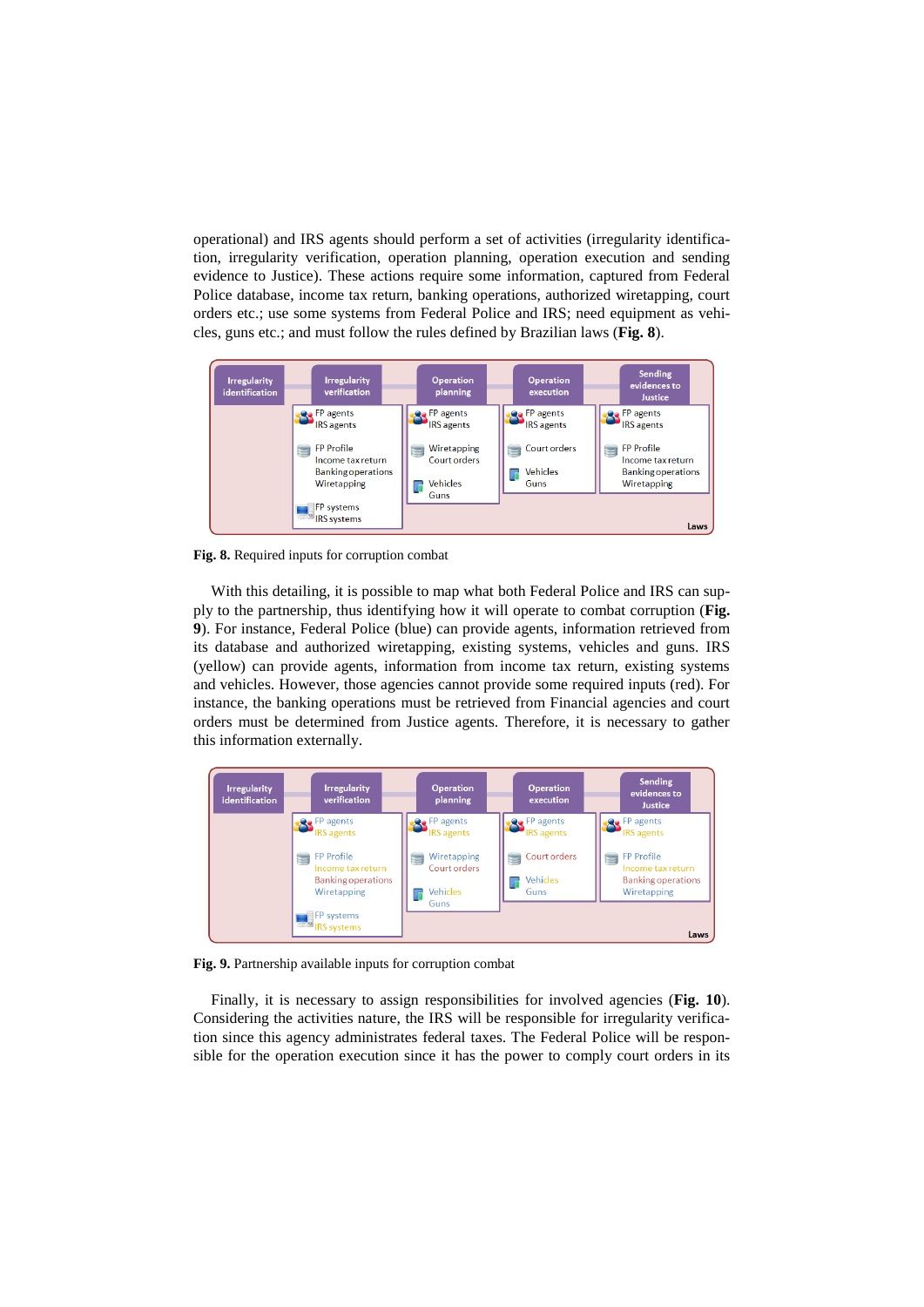attributions and sending information to Justice. Both agencies will be responsible for irregularity identification, either through internal investigation or Society's denunciations, besides operation planning.



<span id="page-8-0"></span>**Fig. 10.** Responsibilities assignment for corruption combat

## **5 Conclusion**

The need to remain competitive in an increasingly dynamic and challenging environment lead organizations to establish partnerships for combining resources, knowledge and power in benefit of participating organizations. Such need also increases at the governmental level, with different agencies collaborating for Society's interests. However, it is a challenge to make these organizations being integrated and working in a new dynamic, thus ensuring the joint work are effective and successful.

This paper has explored the challenge of managing interorganizational relationships, especially those related to public transparency. It has described an approach to support the interorganizational relationships management based on shared goals, from which it is possible to determine what is required to achieve this shared goal and what the partnership can provide to this end. It is argued that proposed approach makes the involved organizations more transparent, integrated, prepared to interoperate their processes and information and able to develop skills to act and achieve shared goals even with existing differences.

The anti-corruption partnership has illustrated the approach application. It has allowed exploring the interorganizational relationship management, besides providing an alternative for different agencies to plan and organize their joint work to achieve a shared goal in a transparent way.

However, it is important to highlight some research challenges. The first challenge concerns the goal detailing. It cannot be so clear to organizations describe the goal shared by the partnership, besides subgoals arising from it. It is also possible to handle organizations that know how to handle required circumstances, but their internal processes may not be described in a structured way. Besides that, organizations may face difficulties in providing non-existent inputs for the partnership because they cannot find a way to do it. Finally, negotiation for responsibilities assignment can be arduous. Solutions to overcome these challenges still need to be developed.

As future work, the specification of a prototype to support approach application is under development, taking into account the public administration peculiarities. In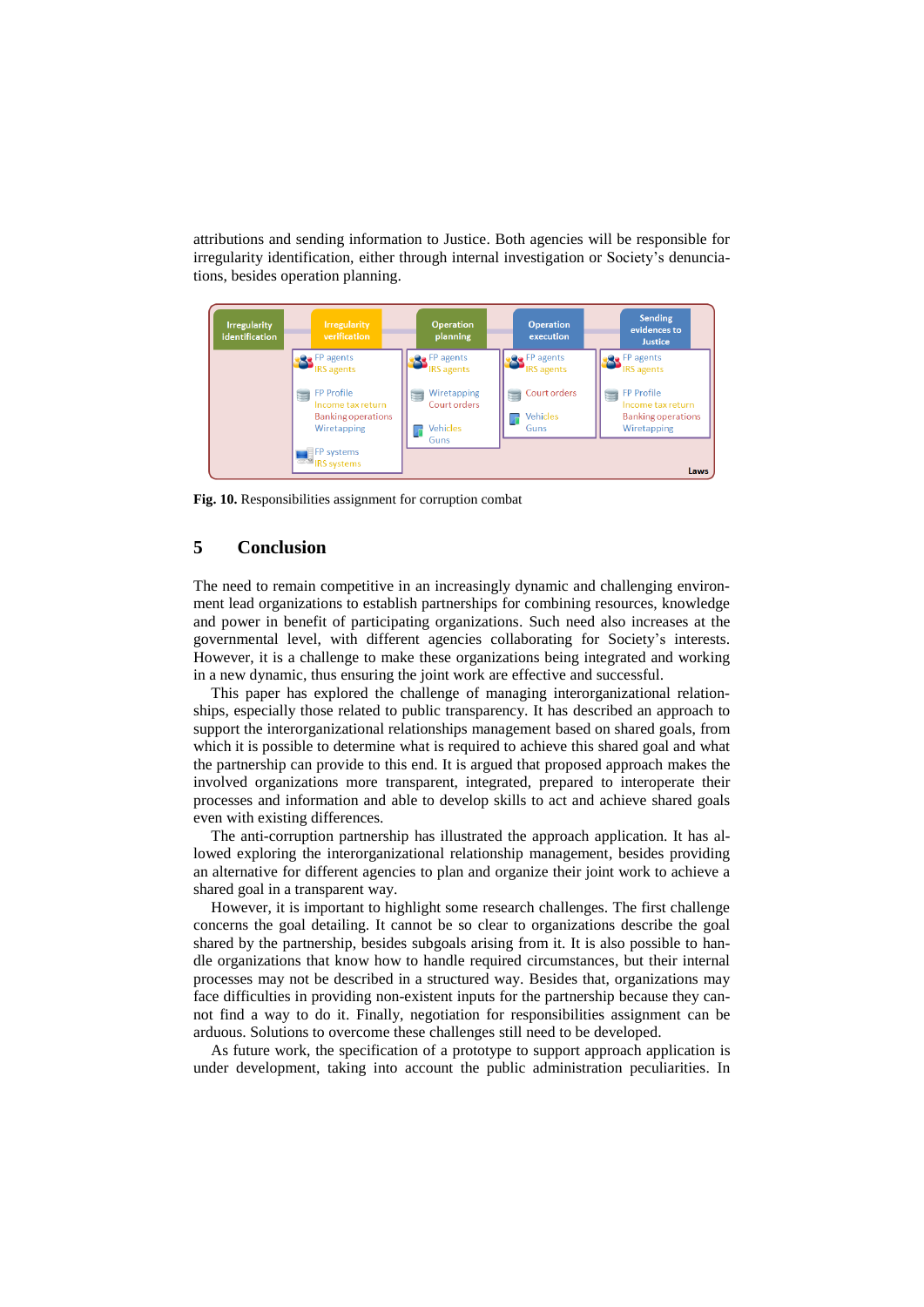addition, we will work on mechanisms to evaluate the partnership performance and the transparency degree achieved to both involved organizations and Society. Besides that, we aim to evaluate the proposed approach in a real scenario, besides applying it in other domains than the government. The obtained results will provide inputs for a better understanding of approach application impact and help its improvement and evolution.

#### **6 Acknowledgments**

The authors wish to thank CAPES by grants supporting the research.

### **7 References**

- <span id="page-9-0"></span>1. Drews, P.; Schirmer, I.: "From Enterprise Architecture to Business Ecosystem Architecture". In: International Enterprise Distributed Object Computing Conference, pp. 13-22, Ulm (2014).
- <span id="page-9-1"></span>2. Guanciale, R.; Gurov, D.: "Privacy Preserving Business Process Fusion". In: Business Process Management Workshops, LNBIP 202, pp. 96-101, Haifa (2014).
- <span id="page-9-2"></span>3. Mueller, T.; Schuldt, D.; Sewald, B.; Morisse, M.; Petrikina, J.: "Towards interorganizational Enterprise Architecture Management". In: Americas Conference on Information Systems, Chicago (2013).
- <span id="page-9-3"></span>4. Ranaei, H.; Zareei, A.; Alikhani, F.: Inter-organizational Relationship Management: A Theoretical Model. International Bulletin of Business Administration, n. 9, pp. 20-30  $(2010)$
- <span id="page-9-4"></span>5. Van Fenema, P.; Keers, B.; Zijm, H.: "Interorganizational Shared Services: Creating Value across Organizational Boundaries" in Shared Services as a New Organizational Form, v. 13, pp. 175-217 (2014).
- <span id="page-9-5"></span>6. Del-Río-Ortega, A.; Gutiérrez, A. M.; Durán, A.; Resinas, M.; Ruiz-Cortés, A.: "Modelling Service Level Agreements for Business Process Outsourcing Services". In: International Conference on Advanced Information Systems Engineering, LNCS 9097, pp. 485- 500, Stockholm (2015).
- <span id="page-9-6"></span>7. Del-Río-Ortega, A.; Resinas, M.; Durán, A.; Ruiz-Cortés, A.; Toroa, M.: "Visual PPINOT: A Graphical Notation for Process Performance Indicators". Decision Support Systems (2015).
- <span id="page-9-7"></span>8. Khalfallah, M.; Figay, N.; Ghodous, P.; Da Silva, C.F.: "Cross-Organizational Business Processes Modeling Using Design-by-Contract Approach". In: International IFIP Working Conference on Enterprise Interoperability, LNBIP 144, pp. 77-90, Enschede (2013).
- <span id="page-9-8"></span>9. Sebu, M.; Ciocârlie, H.: "Merging business processes for a common workflow in an organizational collaborative scenario". In: International Conference on System Theory, Control and Computing, pp. 134-139, Cheile Gradistei (2015).
- <span id="page-9-9"></span>10. Harrison, J.: Strategic Management of Resources and Relationships, New York: Wiley (2003).
- <span id="page-9-10"></span>11. Luna-Reyes, L.; Picazo-Vela, S.; Luna, D.; Gil-Garcia, R.: "Creating Public Value through Digital Government: Lessons on Inter-Organizational Collaboration and Information Technologies". In: Hawaii International Conference on System Sciences, pp. 2840-2849 (2016).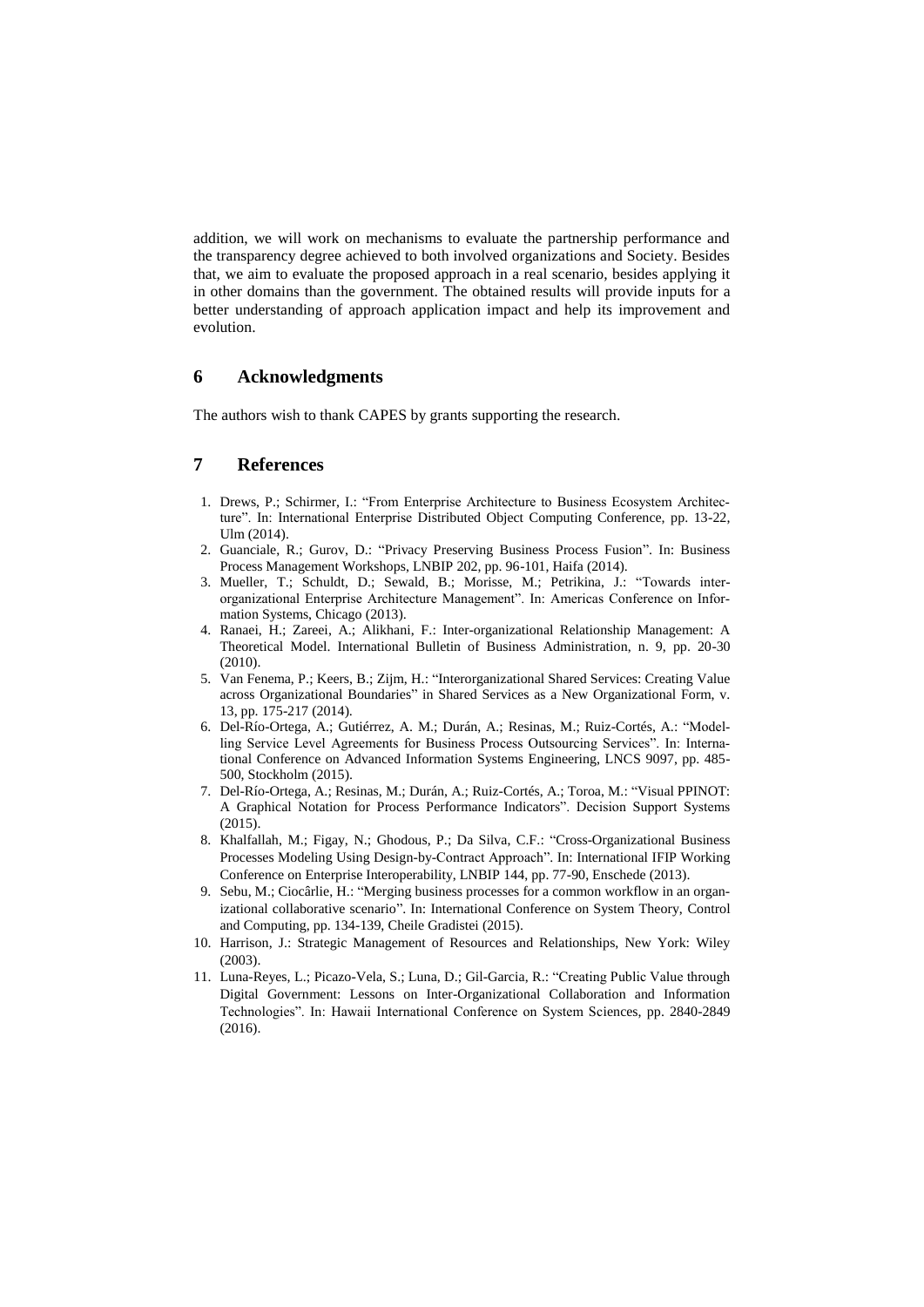- <span id="page-10-0"></span>12. Markus, M.L.; Bui, Q.: "Governing Public Sector Interorganizational Network Infrastructures: The Importance of Formal and Legal Arrangements". In: Hawaii International Conference on System Sciences (2011).
- <span id="page-10-1"></span>13. BBC: "Brazil's Odebrecht corruption scandal", http://www.bbc.com/news/business-39194395
- <span id="page-10-2"></span>14. The Guardian: "Brazil: explosive recordings implicate President Michel Temer in bribery", https://www.theguardian.com/world/2017/may/18/brazil-explosive-recordings-implicatepresident-michel-temer-in-bribery
- <span id="page-10-3"></span>15. The Guardian: "Brazil's former richest man sought by police in vast corruption inquiry", https://www.theguardian.com/world/2017/jan/26/brazil-corruption-investigation-eikebatista-bribes
- <span id="page-10-4"></span>16. The New York Times: "Sérgio Cabral, Ex-Governor of Rio de Janeiro, Arrested on Corruption Charges", https://www.nytimes.com/2016/11/18/world/ americas/sergio-cabral-riogovernor-corruption.html
- <span id="page-10-5"></span>17. The Wall Street Journal: "Brazil's Former House Speaker Eduardo Cunha Arrested in Corruption Investigation", https://www.wsj.com/articles/brazils-former-house-speakereduardo-cunha-arrested-in-corruption-investigation-1476895613
- <span id="page-10-6"></span>18. Time: "Brazil Prosecutor Says Massive Corruption Probe Could Double in Size", <http://time.com/4651414/brazil-corruption-probe-car-wash/>
- <span id="page-10-7"></span>19. Legner, C.; Wende, K.: "The Challenges of Inter-organizational Business Process Design – a Research Agenda". European Conference on Information Systems (2007).
- <span id="page-10-8"></span>20. Zhu, Z.; Huang, H.: "The Cultural Integration in the Process of Cross-border Mergers and Acquisitions. International Management Review", v. 3, n. 2, pp. 40-44 (2007).
- <span id="page-10-9"></span>21. Hofstede, G.; Hofstede, G. J.: "Culture and organizations: Software of the mind". McGraw-Hill, (2005).
- <span id="page-10-10"></span>22. Bocanegra, J.; Pena, J.; Ruiz-Cortes, A.: "Interorganizational Business Modeling: An Approach for Traceability of Goals, Organizational Models and Business Processes". IEEE Latin America Transactions, v. 9, n. 1, pp.847-854 (2011).
- <span id="page-10-11"></span>23. Transparency International: "Corruption perception index", https://www.transparency.org/ news/feature/corruption\_perceptions\_index\_2016
- <span id="page-10-12"></span>24. Fung, A.; Graham, M.; Weil, D.: "Full disclosure, the perils and promise of transparency", Cambridge University Press, Cambridge (2007).
- <span id="page-10-13"></span>25. Denis, J. A.; Nunes, V.; Ralha, C.; Cappelli, C.: "E-gov Transparency Implementation Using Multi-agent System: a Brazilian Study-Case in Lawsuit Distribution Process". In: Hawaii International Conference on System Sciences, pp. 2772-2781 (2017).
- <span id="page-10-14"></span>26. Planejamento: Portaria nº 68 – Estratégia de Governança Digital da Administração Pública Federal, http://www.planejamento.gov.br/EGD/arquivos/portaria-68-07-03-2016.pdf
- <span id="page-10-15"></span>27. Brasil: Lei nº 12.527 – Lei de acesso à informação, [http://www.planalto.gov.br/c](http://www.planalto.gov.br/)civil\_03/\_ato2011-2014/2011/lei/l12527.htm
- <span id="page-10-16"></span>28. Brasil: Lei complementar nº 131 – Disponibilização em tempo real de informações, [https://www.planalto.gov.br/ccivil\\_03/Leis/LCP/Lcp131.htm](https://www.planalto.gov.br/ccivil_03/Leis/LCP/Lcp131.htm)
- <span id="page-10-17"></span>29. Gazeta do Povo: "Estudante detectou sozinha desvio milionário de bolsas que a UFPR não viu", http://www.gazetadopovo.com.br/vida-e-cidadania/estudante-detectou-sozinhadesvio-milionario-de-bolsas-que-a-ufpr-nao-viu-52c7c52x896li4rb2qkrjeona
- <span id="page-10-18"></span>30. Kutvonen, L.: "Enhancing the Maturity of Open Service Ecosystems and Inter-enterprise Collaborations". In: International IFIP Working Conference on Enterprise Interoperability, LNBIP 144, pp. 6-21, Enschede (2013).
- <span id="page-10-19"></span>31. Santos, R.; Cappelli, C.; Maciel, C.; Leite, J. C.: "Transparência em Ecossistemas de Software". Workshop de Desenvolvimento Distribuído de Software, Ecossistemas de Software e Sistemas-de-Sistemas, pp. 75-79, Maringá (2016).